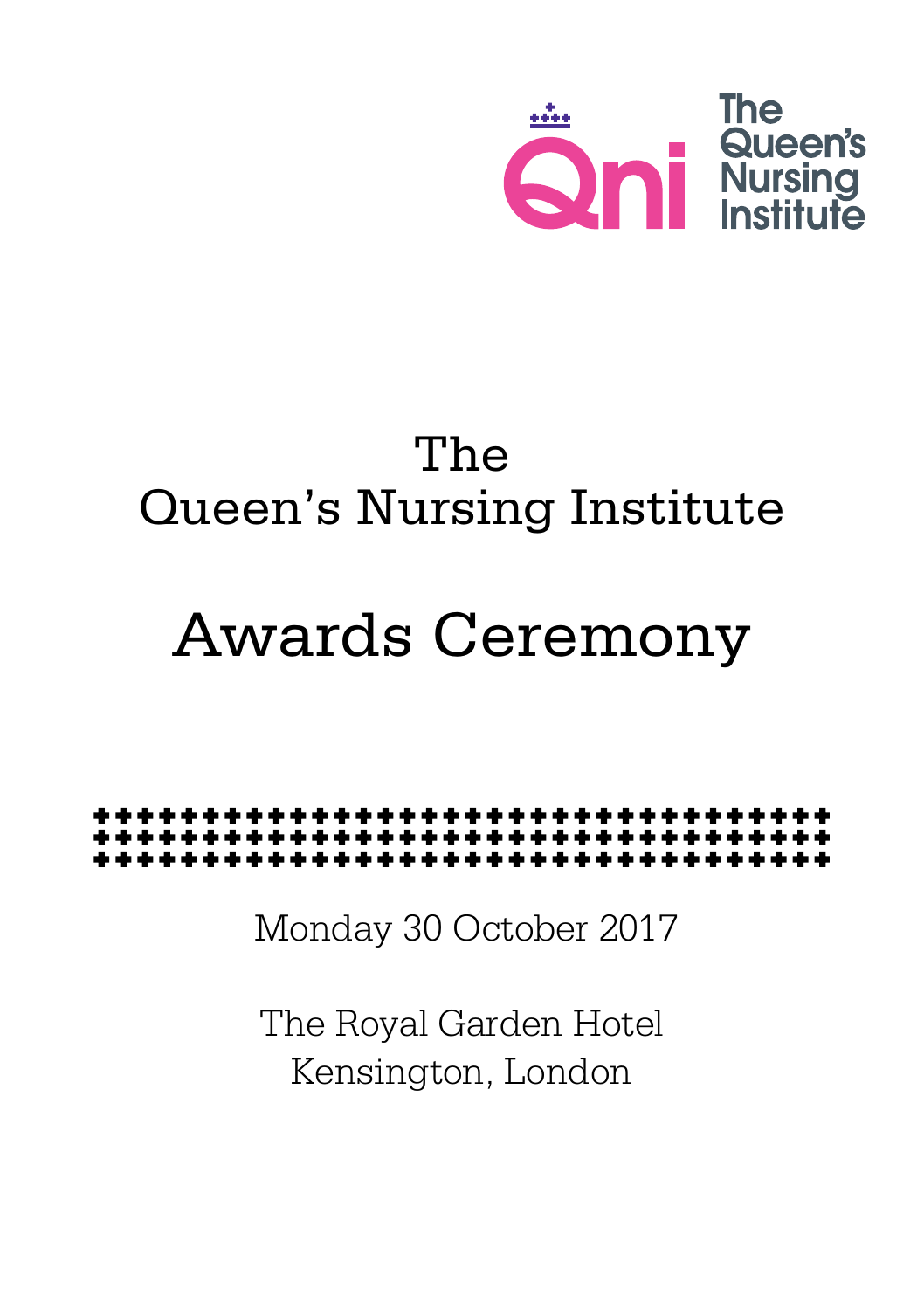### The Queen Elizabeth the Queen Mother Award for Outstanding Service

*Presented by Kate Billingham CBE, Chair of Council* 

Elizabeth Louise Alderton Gail Miles Christine Morris Anne Elizabeth Pearson Tanya Strange MBE

#### Fellowship of the Institute

*Presented by Kate Billingham CBE, Chair of Council* 

Professor Dame Elizabeth Anionwu DBE CBE FRCN Joanne Bosanquet MBE Professor Ursula Gallagher

#### The Dora Roylance Memorial Prize

*Presented by Kate Billingham CBE, Chair of Council* 

Laura Ann Scott

#### The Philip Goodeve-Docker Memorial Prize

*Presented by Nigel Goodeve-Docker* 

Emma Leese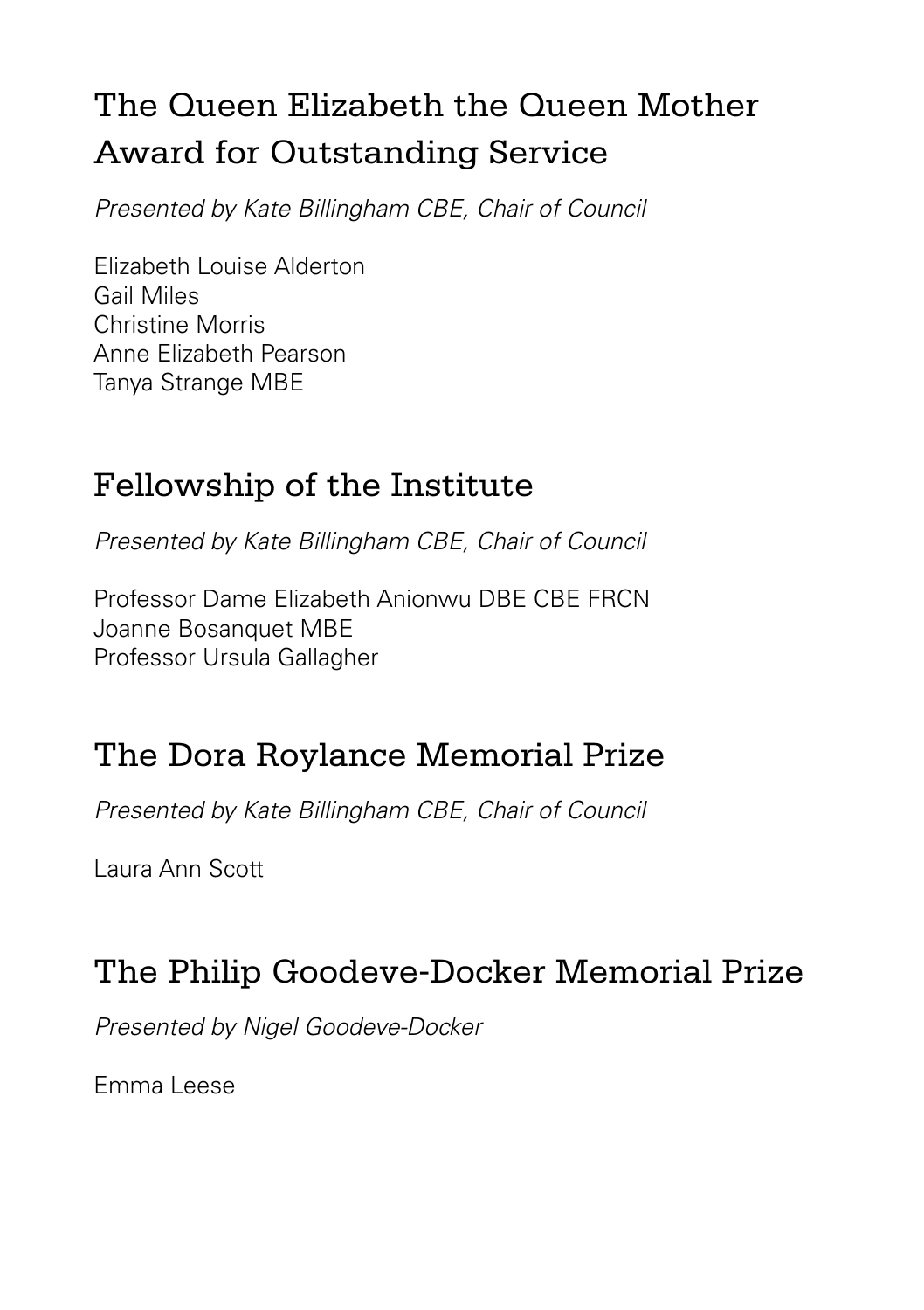#### Queen's Nurses

*Presented by Professor Jean White CBE, Chief Nursing Officer, Wales and QNI Fellow*

Jennifer Allen Lindsay Andrews Patricia Atkinson Katherine Baichoo Denise Baker Trudy Balderson Alison Balderstone Eileen Bannis Tracey Barratt Carolyn Barrett Rosemarie Barton Bonnie Beard Gillian Beardmore Corinne Beirne Zoë Berry Teresa Blease Katherine Bowling Wendy Bradford Fiona Bremner Theresa Brennan Gary Brigden Jackie Brocklehurst Lynette Callaghan Karen Carnall Sarah Challinor Anita Churchouse Rosemary Clarke Ann Collins Annabelle Cox-Walker Amanda Cripps Gillian Dale Hazel Dent Sharon Dines Rachel Donohue

Nazira Dowlut Katie Drake Deborah Duncan Cheryl Dunn Kim Dyke Siân Ellyatt Sharon Evans Nancy Farr Amanda Featherstone Elizabeth Fenton Anne Finney Julie Frost Katherine Gerrans Bridget Gibson Elizabeth Goodwin Alison Green Joanne Gregory Sara Handley Charlotte Harper Elizabeth Harris JoanneHarrison Allison Hawes Antoinette Hayes Sian Hayes Diane Hobro Jane Hulme Val Hutchinson Donna Jack Catherine Jackson Valerie Janson Gillian Jefford Michelle Johnson Heather Joslin Penelope Keith